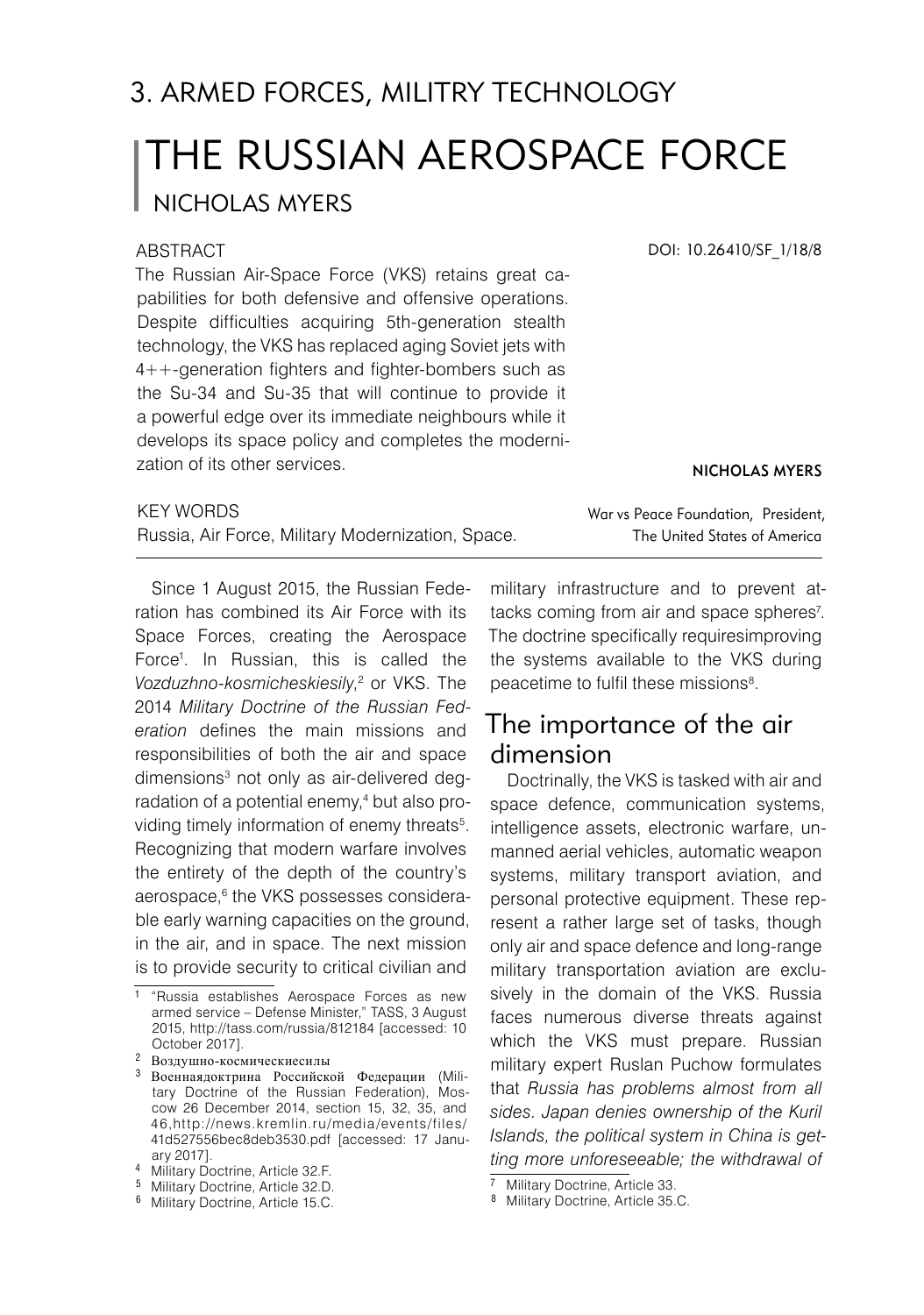*the US from Afghanistan could destabilize the entire Central Asia. I do not know how the conflict with Ukraine will progress, and we must take this into account*" Consequently, Russia continues its force build-up as it is "'*capabilities, not intentions' which count*" according to the traditional Russian maxim<sup>10</sup>. Whereas other aspects of Russian government spending have been cut due to its current economic woes, defence spending has been preserved from cuts as best as possible, only finally starting to reduce in 2017<sup>11</sup>. Continued defence spending has been especially important for the VKS as its programs are expensive require long-term resources to preserve advantages over other major developing Asian nations. The operational acceptance of China's 5<sup>th</sup>-generation J-20<sup>12</sup> before Russia's Su-57<sup>13</sup> has mounted concern about Russia's traditional technological edge.

Russian aerospace modernization is a priority within the Armed Forces, which bitterly remember observing NATO air forces decimate the Yugoslavian and Iraqi militaries in the years since the end of the Cold War. Russia has also prioritized the VKS because of the huge firepower capabilities it possesses along with its ability to deliver

it across a country as enormous as Russia. Large-scale Russian military modernization began in 2008 under former Defence Minister Anatoly Serdyukov. Some 19tn roubles (400bn Euro; 650 bln USD) were dedicated with the objective of keeping the military budget at 3% of GDP through 2020. Recent economic contraction has simplified this goal with 3.6% of GDP spent in 2016, though this represented a slight reduction from the allocation in 2015<sup>14</sup>. The Russian procurement plan envisions "*100 military use space devices, more than 600 modern aircraft, including 5th generation fighters, over a thousand of helicopters, 28 regiments of air defence weapon system S-400, 38 battalions of air defence weapon system 'Vityaz', and 10 brigades of theatre ballistic missile system Iskander-M*"15 will be deployed, and all of them meeting the requirements of the future battlefield. To support the modernized of the air fleet, "*about 50 military airfields will be repaired and supplied with modern equipment in Russia by 2020*" as stated by the Commander-in-Chief of the Russian Air Force, Colonel General Viktor Bondarev16. Such developments are causing some concerns in Europe, which is also struggling with funding shortfalls. In Asia, major military powers such as the PRC, India, and Japan are increasing the speed of their military modernization and the US presence is being reinforced. While some Asian nations are deepening their ties with the Kremlin, the general trajectory of military developments in Asia worries the Russian leadership.

<sup>&</sup>lt;sup>9</sup> Rosja sięga po broń, (Russia grasps for weapon) Rzeczpospolita, Portal BIZTOK.pl, Warsaw 08 October 2014, http://www.biztok.pl/gospodarka/rosjasiega-po-bron\_a18031 [accessed: 08 October 2017].

<sup>10</sup> A. Calvo, No Place for China in Russia's New Military Doctrine? 30 December 2014, http://www. academia.edu/Documents/in/Sino-Russian\_Relations [accessed: 08 January 2017]. Alex Calvo is a guest professor at Nagoya University in Japan and member of the Center for International Maritime Security.

<sup>11</sup> "Minfinpredlozhilsokratit' byudzhetnyeraskhodyna 2018 god v ramkakhstat'I 'Natsional'nayaoboron a'," VPK, 18 September 2017, http://vpk-news.ru/ news/38977 [accessed: 10 October 2017].

<sup>&</sup>lt;sup>12</sup> "China's J-20 fighter jet put into service," Xinhua, 28 September 2017, http://www.chinadaily.com. cn/china/2017-09/28/content\_32603456.htm [accessed: 10 October 2017].

<sup>13</sup> "V Minoboronynazvalisrokivnedreniyaseriynykh Su-57 v armiyu," RIA Novosti, 24 August 2017, https:// ria.ru/defense\_safety/20170824/1501015974.html [accessed: 10 October 2017].

<sup>14</sup> IISS, The Military Balance, 2017, p. 210.

<sup>15</sup> Владимир Путин: Бытьсильными: гарантиинацио нальнойбезопасностидля России, (Vladimir Putin: to be strong: the guarantee of national security for Russia) Российская газета 20 February 2012, http:// www.rg.ru/2012/02/20/putin-armiya.html and also Russia plans \$650bn defence spend up to 2020, BBC News, 24 February 2011, http://www.bbc. co.uk/news/world-europe-12567043 [accessed: 14 September 2017].

<sup>16</sup> Russia to upgrade 50 military airfields by 2020, ITAR-TASS 11 August 2012, http://itar-tass.com/en/ russia/744503 [accessed: 14 September 2017].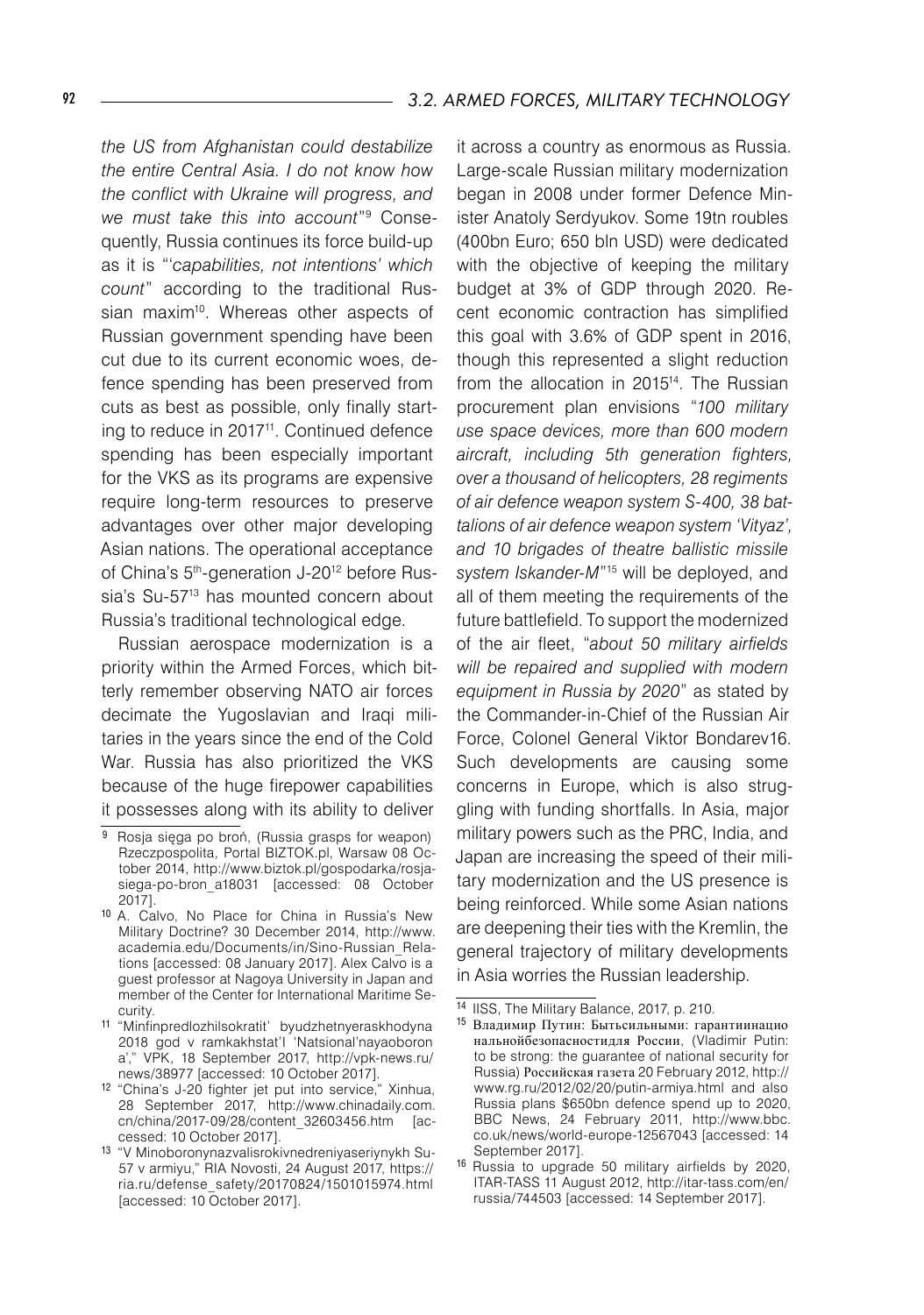## Contemporary Russian Aerospace Force Equipment

The current numbers in the VKS represent a considerable overhaul of the quality of the aircraft deployed, though the overall numbers of combat aircraft continue to decrease overall. In 1991, the Soviet Union featured nearly 5,000 combat aircraft<sup>17</sup>. By 2017, the Russian Federation possesses 1,04618. The table below breaks down the numbers for the individual platforms; the numbers in [brackets] represent the generation of the aircraft.

| Type of aircraft               | <b>Total number</b> |  |
|--------------------------------|---------------------|--|
| <b>Bombers</b>                 |                     |  |
| Tu-22M3/MR Backfire C [4]      | 63                  |  |
| Tu-95MS6 Bear [4]              | 48                  |  |
| Tu-95MSM Bear $[4+]$           | 12                  |  |
| Tu-160 Blackjack [4]           | 11                  |  |
| Tu-160M1 Blackjack [4+]        | 5                   |  |
| <b>Fighters</b>                |                     |  |
| MiG-29/UB Fulcrum [4]          | 70                  |  |
| MiG-31B/BS Foxhound [4]        | 20                  |  |
| MiG-31BM Foxhound $[4+]$       | 60                  |  |
| Su-27 Flanker [4]              | 50                  |  |
| Su-27UB Flanker [4]            | 10                  |  |
| <b>Fighter ground attack</b>   |                     |  |
| MiG-29SMT Fulcrum [4]          | 36                  |  |
| MiG-29UBT Fulcrum [4]          | 6                   |  |
| Su-27SM Flanker [4]            | 47                  |  |
| Su-27SM3 Flanker [4]           | 14                  |  |
| Su-27SM2 Flanker [4]           | 20                  |  |
| Su-30M2 Flanker-C [4]          | 20                  |  |
| Su-30SM Flanker-C $[4+]$       | 62                  |  |
| Su-34 Fullback $[4 + +]$       | 86                  |  |
| Su-35S Flanker $[4 + +]$       | 52                  |  |
| Attack/ground attack           |                     |  |
| Su-24M/M2 Fencer [4]           | 100                 |  |
| Su-25 Frogfoot [4]             | 40                  |  |
| Su-25SM/SM3Frogfoot [4+]       | 140                 |  |
| Su-25UB Frogfoot [4]           | 15                  |  |
| <b>Electronic intelligence</b> |                     |  |
| II-22 Coot B                   | 32                  |  |

Table 1. VKS aircraft

<sup>17</sup> IISS, The Military Balance, 1991, p. 38.

<sup>18</sup> IISS, The Military Balance, 2017, p. 217.

| Intelligence, Surveillance and Reconnaissance (ISR)                                                                                       |                |  |
|-------------------------------------------------------------------------------------------------------------------------------------------|----------------|--|
| An-30 Clank                                                                                                                               | 4              |  |
| Su-24MR Fencer                                                                                                                            | 79             |  |
| Tu-2140N                                                                                                                                  | $\overline{2}$ |  |
| Tu-214R                                                                                                                                   | 2              |  |
| <b>Tankers</b>                                                                                                                            |                |  |
| II-78/II-78BM Midas                                                                                                                       | 15             |  |
| Airborne early warning and control (AEW&C)                                                                                                |                |  |
| A-50/A-50U Mainstav                                                                                                                       | 18             |  |
| <b>Command and control</b>                                                                                                                |                |  |
| II-80 Maxdome                                                                                                                             | 4              |  |
| $II - 82$                                                                                                                                 | 2              |  |
| Tu-214SR                                                                                                                                  | 2              |  |
| <b>Transport</b>                                                                                                                          |                |  |
| An-124 Condor (12); An-22 Cock (4);<br>II-76MD/MF Candid (118) - heavy                                                                    | 111            |  |
| An-12/An-12BK Cub- medium                                                                                                                 | 65             |  |
| An-24 Coke (25); An-26 Curl (80);<br>An-72 Coaler (15); An-140 (5); L-410<br>(40); Tu-134 Crusty (30); Yak-40 Co-<br>dling $(10)$ – light | 235            |  |
| Training                                                                                                                                  |                |  |
| L-39 Albatros (190); Yak-130 Mitten<br>(30)                                                                                               | 231            |  |

#### Source: The Military Balance 2017, the International Institute for Strategic Studies, Routledge, London 2017, p. 217.

This table represents a broad standardization of quality across the VKS that had been famously lacking during the Soviet era. Whereas the Soviet Air Force and Air Defence Forces operated a range of aircraft from outdated second-generation Su-15 Flagons to MiG-31 Foxhounds in 1991, today all aircraft are fourth-generation or better. Nevertheless, efforts to reach the stealth requirement of the "fifth-generation" have been long-delayed in Russia, as noted above. This has forced Russian propaganda to extol the equalizing effects of their technological advances without achieving stealth, requiring the invention of the term " $4++$  generation."<sup>19</sup>

Nevertheless, VKS assets are also notable in how much equipment is still held over

<sup>19</sup> "Equalizer: How a Russian 4th Gen Su-35S Will Be Able to Defeat 5th Gen F-22s," Sputnik, 14 June 2017, https://sputniknews.com/military/2017061410 54637332-russian-su35s-vs-f22/.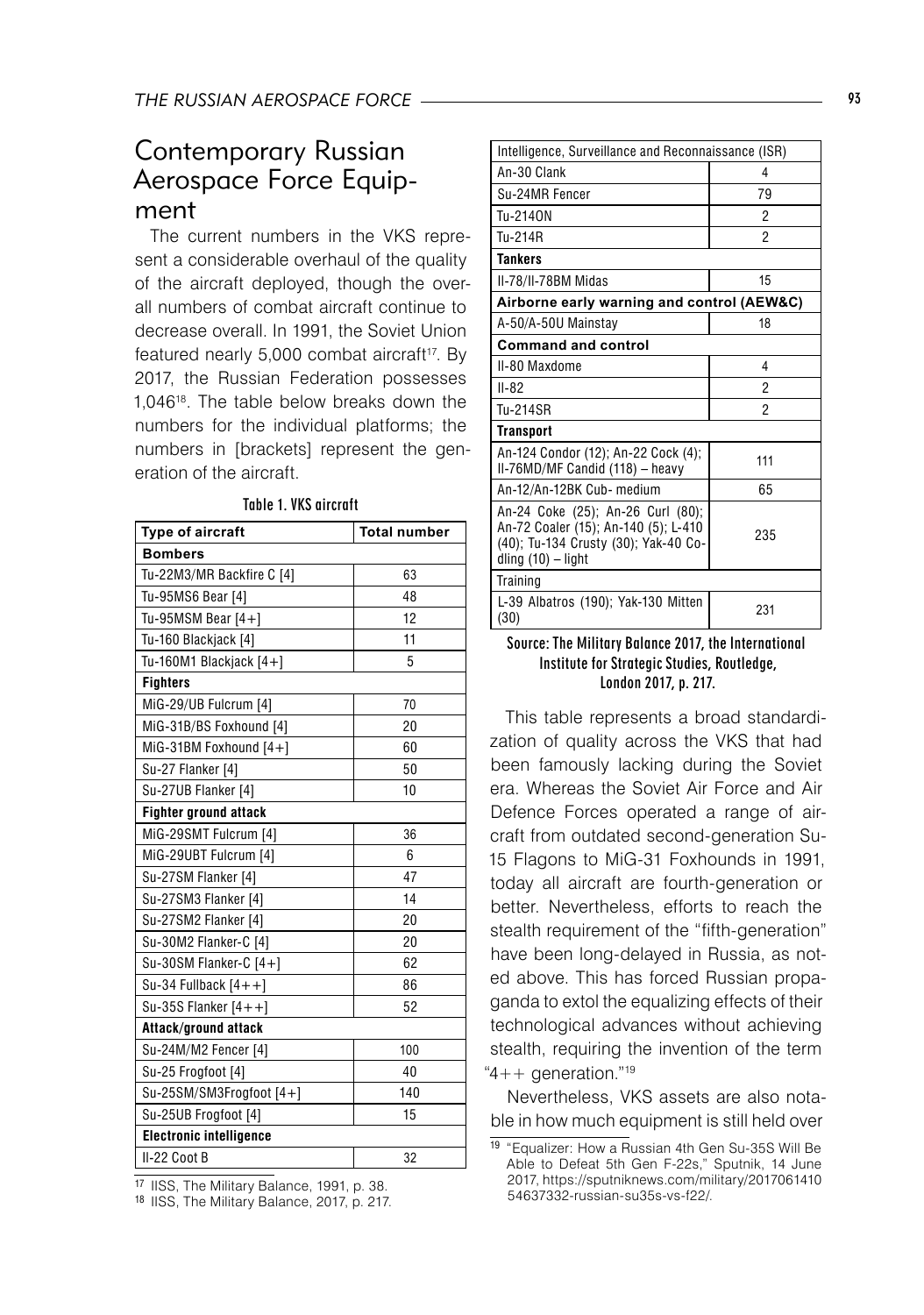from the Soviet era. The outdated airframes still in operation at the end of the Soviet Union are gone, but fully 394 or 38% of all VKS assets have been in service since the Soviet era, not counting the Soviet-era aircraft that have since been modernized<sup>20</sup>. These include the MiG-29, MiG-31, Su-24, Su-25, and Su-27. New aircraft continue to trickle out to replace the old models, but this process will require much more time. In particular, no plans are in development to replace the aging Su-25 ground-attack aircraft beyond service life extensions.

The VKS also lags behind in terms of tankers and AEW assets. From a Soviet-era total of 79 and 15 respectively, the Russian Federation today possesses only 15 and 18. The enormous size of the Russian Federation poses enormous demands on these assets, compounded by the fact that these particular aircraft are based near Moscow on the edge of the country<sup>21</sup>. Recovering to auxiliary airfields to exercise survivability and deployment are regularly practiced,<sup>22</sup> but economies taken in sustaining current assets have made these assets more vulnerable to attrition in the early phases of a war. Russia is currently developing a successor to the A-50 AEW aircraft in the form of the A-100, but this is only scheduled to begin flight testing in 2017 and is optimistically predicted to enter service with the VKS in 2020<sup>23</sup>.

Russian heavy transport capacity, by contrast, is relatively abundant. This capability is significant, especially for three areas: the Arctic, Kaliningrad, and Crimea. Russian aircraft also possess the advantage of being domestically produced, enabling simpler maintenance, provision of spare parts, unification of airfields and infrastructure, etc. This allows redeployment of aircraft within the country during combat operations and emergency situations with relative ease. Nevertheless, geography imposes enormous requirements upon the VKS and its aircraft may be insufficient to cover operations from Europe to the Pacific and from the Arctic to Central Asia.

| Attack                                    |       |  |
|-------------------------------------------|-------|--|
| Ka-52A Hokum B                            | $90+$ |  |
| Mi-24D/V/P Hind                           | 100   |  |
| Mi-28N Havoc B                            | $90+$ |  |
| Mi-35M (Hind-E)                           | $60+$ |  |
| <b>Transport</b>                          |       |  |
| Mi-26 Halo - heavy                        | 32    |  |
| Mi-17 (Mi-8MT) Hip H/Mi-8<br>Hip - medium | 306   |  |
| Training                                  |       |  |
| Ka-226 (19); Ansat-U (20)                 | 39    |  |

Table 2. VKS helicopters

#### Source: The Military Balance 2017, the International Institute for Strategic Studies, Routledge, London 2017, p. 217.

Russia's large number of attack helicopters is a great advantage. Their capability has been verified in combat and peace support missions across the world. Recent years have seen continued improvements in technology and deployment, increasing their combat efficiency and survivability on the battlefield. Russia'scombat experiencefrom Afghanistan moved helicopters into a central role in its military exercises. As a consequence, helicopters are major force multipliers during Russian joint operations.

In recent years, the VKS has received a considerable number of modern aircraft,

<sup>20</sup> Russian strategic bombers, like US ones, all date from the Cold War, but have been extensively modernized for continued service. Some new Tu-160 Blackjacks, with designs from the end of the Cold War, have also reentered production.

<sup>21</sup> The tankers are based at Dyagilevo in Ryazan Oblast and the AEW aircraft at Ivanovo, both considerably west of the Ural Mountains.

<sup>22</sup> A recent example is "V Khabarovskomkraeletchiki VVO otrabotalidozapravku v vozdukhe," Russian Ministry of Defence, 10 October 2017, http://xn- d1acaykgvdf0he1a.xn--90anlfbebar6i.xn--p1ai/ news\_page/country/more.htm?id=12145343@eg-News [accessed: 11 October 2017].

<sup>23</sup> "Noveyshiy samolyot-razvedchik A-100 podnimetsya v nebo do kontsagoda," VPK, 4 October 2017, http://vpk-news.ru/news/39253 [accessed: 11 October 2017].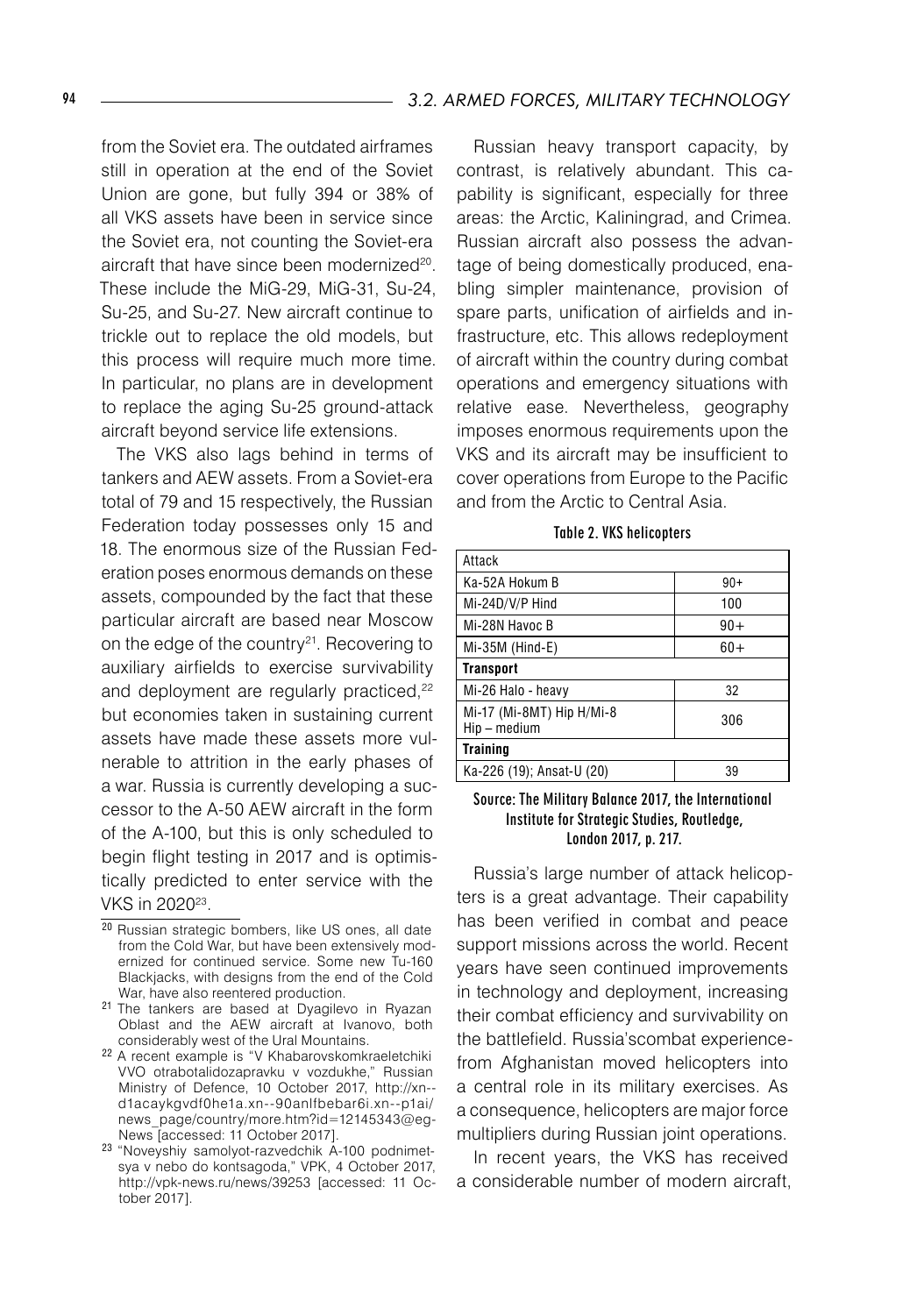#### *THE RUSSIAN AEROSPACE FORCE* 95

 $including$  Su-30SM<sup>24</sup>, Su-35S<sup>25</sup>, Su-34<sup>26</sup>, and MiG-31BM<sup>27</sup>, while removing outdated aircraft from service such as the original Su-24<sup>28</sup>. The number of helicopter has also increased by delivering: 46 combat helicopters and as many as 72 assault support helicopters. The modernized Mi-8AMTSh has been deployed in most of the country as a standard transport helicopter for regular exercises and inspections,<sup>29</sup> including an Arctic variant<sup>30</sup>. The VKS is also responsible for high-altitude and long-distance air defence. 88 S-400 launchers have already been introduced<sup>31</sup>. Such the forces will be supported by early warning radars 'Voronezh' located in Kaliningrad, Irkutsk, and Krasnoyarsk<sup>32</sup> plus two radar stations entered operational trail in Yeniseysk and Barnaul. Modernized equipment now comprises 52% of Russian long-range air de-

- <sup>26</sup> "Hellducks: Russia's Far East Air Regiment Got 16 Su-34 Strike Fighters in 2016," Sputnik, 24 March 2017, https://sputniknews.com/military/201703241051917242-su-34-russia/[accessed: 11 October 2017].
- <sup>27</sup> "V Primor'yeaviatsionniypolkpoluchil tri istrebitelya-perekhvatchika MiG-31BM," RIA Novosti, 30 November 2016, https://ria.ru/defense\_safety/20161130/1482463974.html [accessed: 11 October 2017].
- <sup>28</sup> "Rossiyskie VVS prostilis' s poslednim Su-24," Noviy Den', 26 September 2016, https://newdaynews. ru/technology/580548.html [accessed: 11 October 2017].<br><sup>29</sup> "Bolee
- 350 edinitssovremennoytekhnikipostupilo v YuVO s nachalagoda," RIÁ Novosti, 7<br>October 2016, https://ria.ru/defense safehttps://ria.ru/defense\_safety/20161007/1478696518.html [accessed: 11 October 2017].
- <sup>30</sup> "Tikhookeanskiyflot RF poluchilnavooruzhenienoviyarkticheskiyvertolet," Regnum, 20 February 2017, https://regnum.ru/news/polit/2241048.html cessed: 11 October 2017].
- <sup>31</sup> IISS, The Military Balance, 2017, London, UK, 2017,
- p. 217.<br><sup>32</sup> "Ekspert: RLS v Sibiripomozhet Rossiizakrit' severo-vostochnoenapravlenie, RIA Novosti, October 2016, https://ria.ru/defense\_safety/20161005/1478576421.html [accessed: 11 October 2017].

fence.The long-awaited fifth-generation Su-57 (previously PAK-FA or T-50), long predicted by Dr Carlo Kopp and Peter Goonof *Air Power Australia*to be a 'game changer' remains in development<sup>33</sup>. Though it would give Russia a significant advantage over other Asian nations, China has now already achieved this milestone.

#### Figure 1. The Sukhoi PAK-FA (T-50) concept



Source: PAK FA (Perspektivnyj Aviacionnyj Kompleks-Frontovoj Aviacii), PAK FA (Future Aviation Complex of Air Force), Hitechweb, http://www.hitechweb.genezis. eu/fightersSF04.htm [accessed: 30 January 2015].

Research comparing the aircraft with the US Air Force's history of stealth development, claimed that *The available evidence demonstrates at this time that a mature production PAK-FA design has the potential to compete with the F-22A Raptor in VLO performance from key aspects, and will outperform the F-22A Raptor aerodynamically and kinematically. Therefore, from a technological strategy perspective, the PAK-FA renders all legacy US fighter aircraft, and the F-35 Lightning II Joint Strike Fighter, strategically irrelevant and non-viable after the PAK-FA achieves IOC in 2015*34. Next,

<sup>24</sup> "SMI: Vozdushnoeprosranstvonad Barentsevymmoremprikoetnoviypolk Su-30SM," Flot.com, 6 December 2016, http://flot.com/2016/Северный Флот79/ [accessed: 11 October 2017].

<sup>25</sup> "V Primor'ye Su-35S otstrelyalis' raketami," Russkoyeoruzhie, 14 October 2016, https:// rg.ru/2016/10/14/reg-dfo/v-primore-su-35s-otstrelialis-raketami.html [accessed: 11 October 2017].

<sup>33</sup> "Su-57/T-50/I-21/PAK FA," Military Russia, 12 August 2017, http://militaryrussia.ru/blog/topic-254. html [accessed: 11 October 2017].

<sup>34</sup> The detailed analysis of the Sukhoi PAK-FA (T-50)'s design, tactical, operational and strategic impact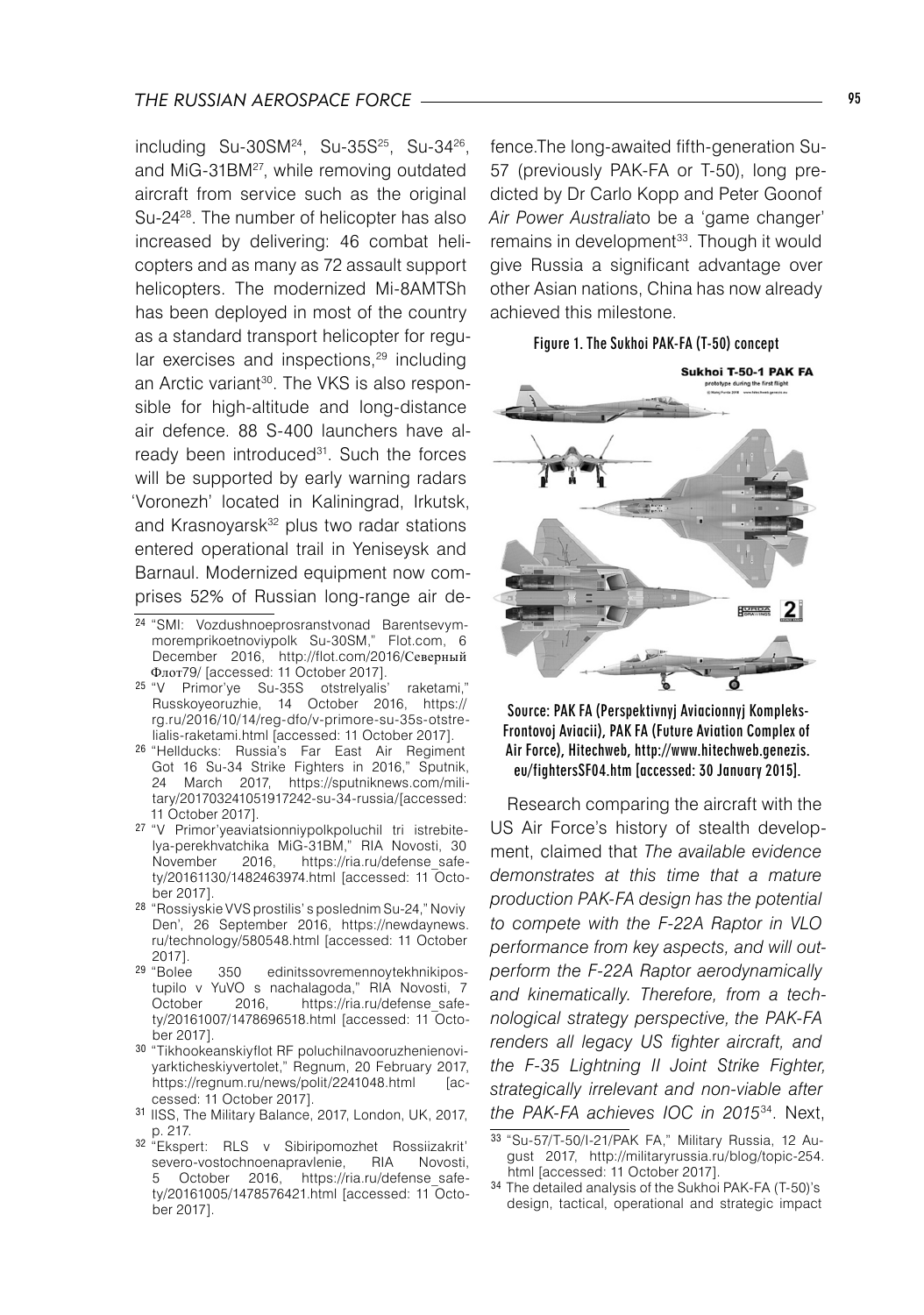according to authors, *detailed strategic analysis indicates that the only viable strategic survival strategy now remaining for the United States is to terminate the Joint Strike Fighter program immediately, redirect freed funding to further develop the F-22 Raptor, and employ variants of the F-22 aircraft as the primary fighter aircraft for all United States and Allied TACAIR needs. If the United States does not fundamentally change its planning for the future of tactical air power, the advantage held for decades will be soon lost and American air power will become an artefact of history*35. Even if this assessment is questionable, possessing a stealth aircraft will certainly give Russia a considerable technological boost relative to all countries save the United States and China.

## The Structure of the Aerospace Forces

The VKS, as noted at the beginning, only entered existence in 2015. The air domain has faced considerable restructuring in post-Soviet Russian history. In the Soviet era, two separate services existed: the Air Force (VVS) and the Air Defence Force (PVOS). Generally, the latter force was favoured over the former as it was viewed as more central to winning ground campaigns. These two forces were combined in 1998 and the resulting force retained its general structure, if of a reduced size, until a series of major reforms between 2009 and 2011 that saw the mass simplification of maintenance. These reforms, part of the larger set of military restructuring led by Defence Minister Serdyukov, replaced the Soviet air

armies with aviation bases. These bases generally aimed to simplify the process of maintaining the aircraft in a region and reduce the operating budget.

However, in the reaction led by Serdyukov's successor Sergei Shoigu, this general process has been reversed in name. The air armies, now awkwardly named Air Force and Air Defence Armies, have returned with one for each of Russia's four military districts36 . The restoration of the armies was intended to restore some degree of operational survivability rather than tying the assets to a single, vulnerable airbase. Nevertheless, the single bases have largely been retained, though deployment to recovery fields for war games is exercised with some frequency<sup>37</sup>.

Each air army consists of an aviation division, one or more air defence brigades, helicopter bases, and some additional ground-based communications nodes. The aviation divisions consist of a number of regiments which serve as the logistical support for the individual aircraft, which are in turn arranged in squadrons and flights. The divisions range from having only regiment to as many as seven. The 11<sup>th</sup> Air Force and Air Defence Army in the Eastern Military District alone has two air divisions, though one of them has only one regiment. These regiments correspond to the air bases of the abortive reforms of 2009-2011.

Helicopters are constituent elements of the VKS, though they are generally treated

are available at: C. Kopp, P. Goon, Assessing the Sukhoi PAK-FA. Sukhoi/KnAAPO T-50/I-21/Article 701 PAK-FA Перспективный Авиационный Комплекс Фронтовой Авиации, the Air Power Australia 15 February 2010, http://www.ausairpower. net/APA-2010-01.html [accessed: 30 January 2017]. <sup>35</sup> Ibid.

<sup>36</sup> The 6<sup>th</sup> Air Force and Air Defense Army serves the Western Military District from Voronezh, the 4<sup>th</sup> Army serves the Southern Military District from Rostovon-Don, the 14<sup>th</sup> Army serves the Central Military District from Novosibirsk, and the 11<sup>th</sup> Army serves the Eastern Military District from Khabarovsk.

<sup>37</sup> One recent example as of this writing occurred on 5 October. It is a typical example: "Ekipazhiistrebiteley Su-30SM i MiG-29SMT aviapolka ZVO, dislotsirovannogo v Kurskoyoblasti, provedutpervyesovmestnyevyletynaboevoeprimenenie," Russian Ministry of Defence, http://xn--d1acaykgvdf0he1a.xn-- 90anlfbebar6i.xn--p1ai/news\_page/country/more. htm?id=12144818@egNews [accessed: 11 October 2017].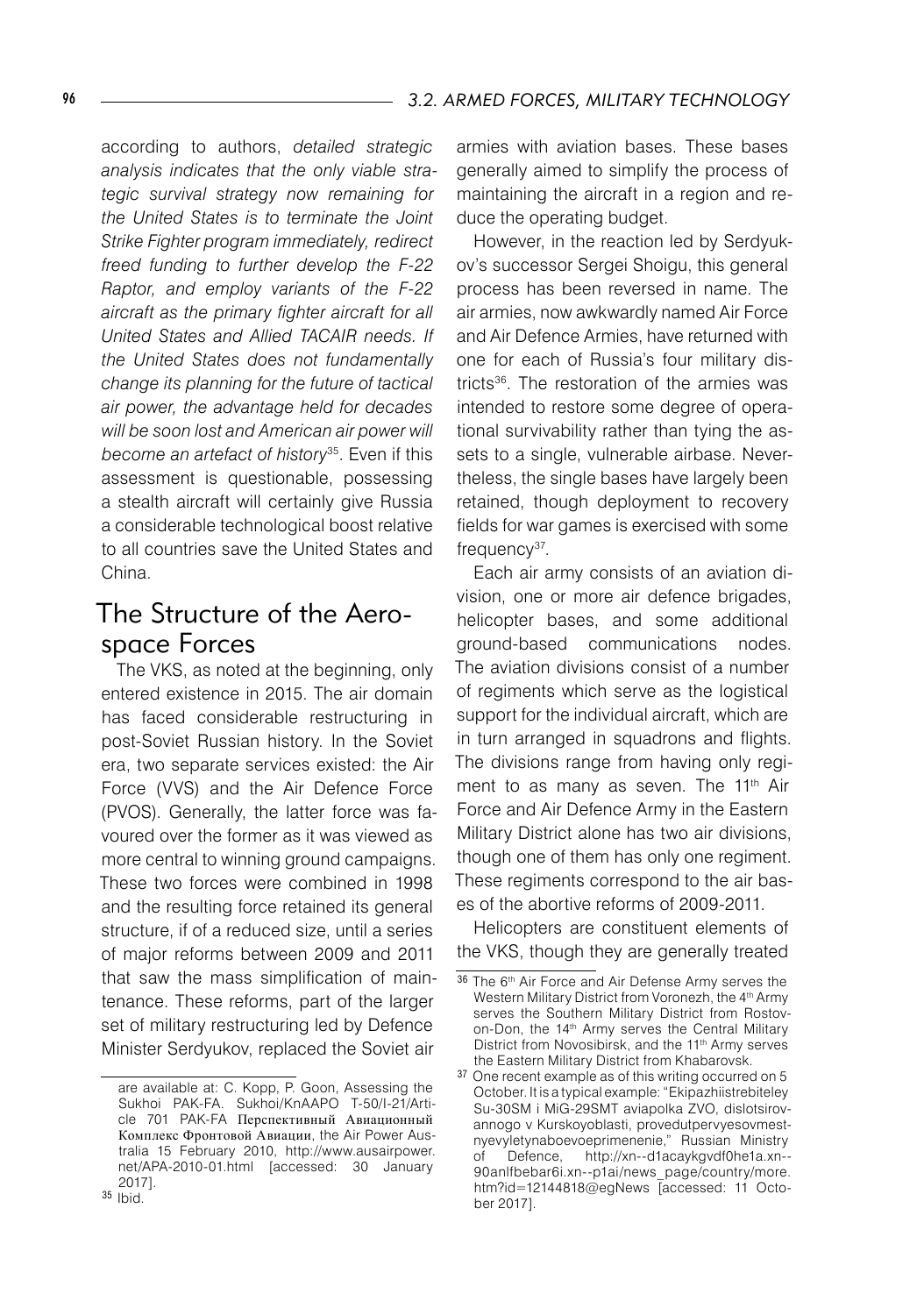as ground weapons (or "tanks in the air") by the Russian General Staff in operational planning. Since 2015, these formations have been known as "army aviation brigades"38. These generally collocate several types of helicopters, combining both attack and transport vehicles, again reflecting the original purpose of the reforms of simplifying the supply process.

Russia has long relied upon a robust air defence network as a key part of its military structure. A bewildering variety of systems comprise this network and air defence complexes are embedded in the VKS, the airborne forces (VDV), and the ground forces. The VKS operates only the high-altitude and long-distance systems, namely the S-300s and S-400s. Each air defence brigade oversees between one and five regiments of air defence, which in turn administer up to 40 individual systems. Operationally, these regiments could divide into battalions and operate off individual radar complexes. Determining how many radar complexes a particular air defence regiment possesses is a matter of guesswork as these numbers are not published since they would be the targets of an opposing air force in the case of war, but each regiment has at least one.

Complicating the picture a bit further, the VKS also operates a separate two Spetsnaz Armies outside of the commands of the individual military districts. These were acquired in the 2015 merger between the older Russian Air Force (VVS) and the Russian Air-Space Defence Troops. The 1<sup>st</sup> Spetsnaz Army commands the networks of air defence and ballistic missile defence around the city of Moscow. This consists of three air defence brigades (the 4<sup>th</sup>, 5<sup>th</sup>, and 6th) as well as the 9th Ballistic Missile Defence Division. These air defence brigades

consist in turn of S-300s and S-400s to be retained for defence of the capital. In recent years, these have received a lot of S-400s in the course of the current modernization effort<sup>39</sup>. The 9<sup>th</sup> Ballistic Missile Defence Division oversees the A-135 anti-ballistic missile system through five complexes around Moscow, using endoatmospheric nuclear-tipped missiles. This is supported by a network of radars along the periphery of the Russian Federation and in Belarus. The potential successor for the A-135, the highly secretive A-235, has long been under development with the primary intention of eliminating reliance of nuclear weapons to defend Moscow. Video emerged in 2016 to indicate that testing is underway,<sup>40</sup> but there seems no sign that this system will be accepted for operational service in the near future.

The 15<sup>th</sup> Spetsnaz Army, also based in Moscow, oversees the network of cosmodromes and space-monitoring stations at Baikonur, Plesetsk, and Amur, the latter of which is much delayed in entering active operations, still unable to launch rockets until 2021<sup>41</sup>. It is responsible for delivering and monitoring Russia's military satellites, including its positioning system GLONASS.

In addition to these two armies, the VKS also manages Russian Long Range Aviation (LRA) and Military Transport Aviation (MTA). The former is responsible for delivering airborne strategic strikes, nuclear and

<sup>38</sup> Ramm, Aleksey, "Reformy I rezul'taty," VPK, 22 February 2015, http://vpk-news.ru/articles/28606 [accessed: 12 October 2017].

<sup>39</sup> Sedin, Vasiliy, "Podmoskovniy polkpoluchitnoviy komplekt ZRS S-400 'Triumf'," Federalnoye Agenstvo Novostey, 5 December 2016, https://riafan. ru/581407-podmoskovnyi-polk-poluchit-novyikomplekt-zrs-s-400-triumf [accessed: 12 October 2017].

<sup>40</sup> Litovkin, Nikolai, "Russia successfully tests new missile for defense system near Moscow," Russia Beyond the Headlines, 23 June 2016, https://www. rbth.com/defence/2016/06/23/russia-successfullytests-new-missile-for-defense-system-near-moscow\_605711 [accessed: 12 October 2017].

<sup>41</sup> "Svoyanosha: pochemu Rossiya perestanetzapuskat' voennye sputnik s Baikonura," VPK, 16 August 2017, http://vpk-news.ru/news/38428 [accessed: 12 October 2017].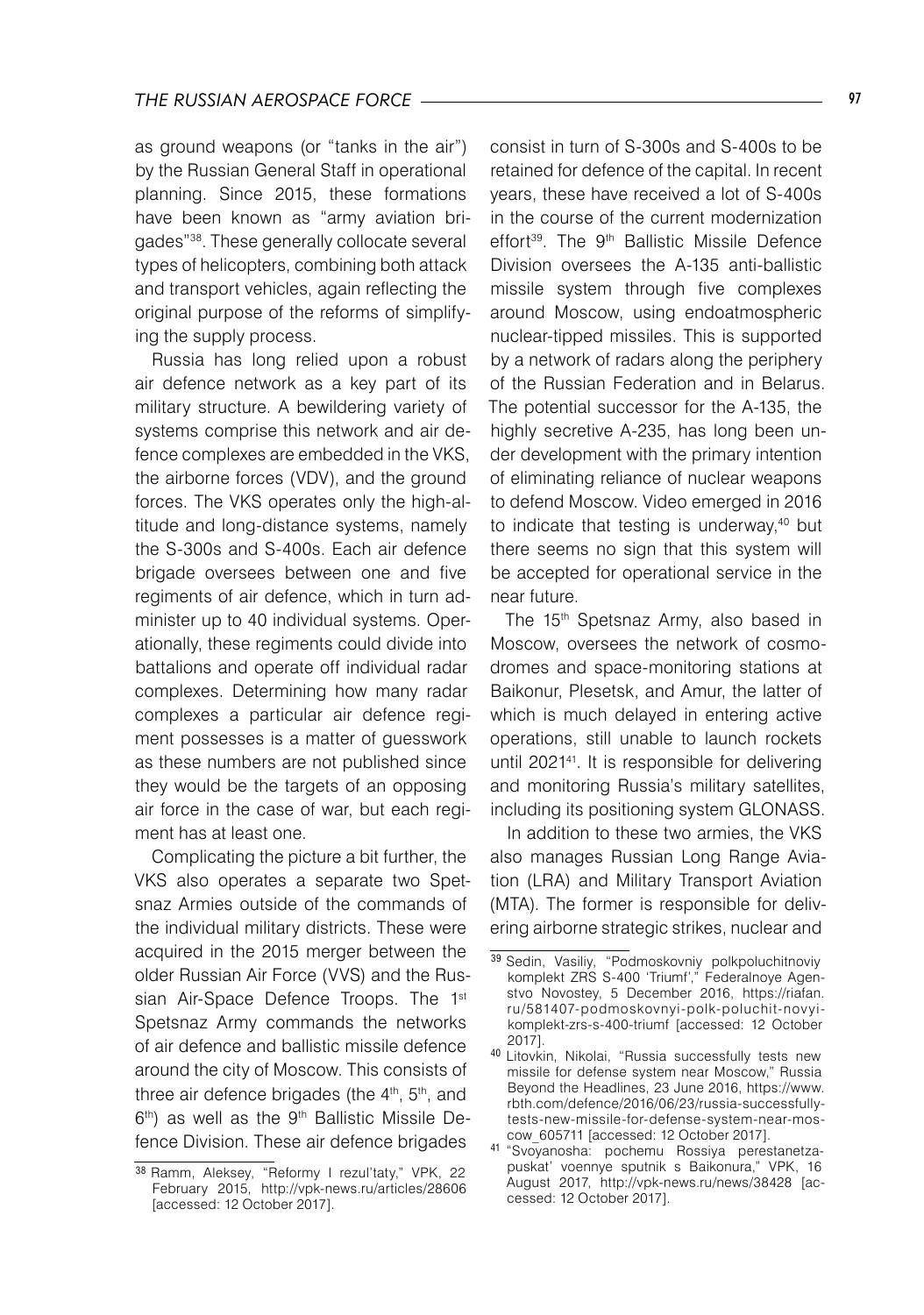otherwise,<sup>42</sup> and bases the vast majority of Russia's long-range bombers<sup>43</sup>. The LRA, previously the 37<sup>th</sup> Air Force Army, were also transitioned from a division to an airbase structure in the 2009-2011 reforms, namely the 6950<sup>th</sup> Airbase in Engels and the 6952<sup>nd</sup> Airbase in Ukrainka. In 2015 and 2016, these two airbases were again reformulated as divisions, the 22<sup>nd</sup> Guards Heavy Aviation Division in Engels and the 182<sup>nd</sup> Heavy Aviation Division in Ukrainka,<sup>44</sup> but this again came with few results to the literal structure of the LRA. The 22<sup>nd</sup> Guards Division has two principle auxiliary airbases and the 182<sup>nd</sup> Division has one. but these had remained attached to the respective formations even when they were technically still singular airbases. The LRA also oversees the Refuel Aviation Group at Dyagilevo in the west where the Il-78 tankers are based.

The Russian MTA is constituted in the 12<sup>th</sup> Lift Division and bases the majority of its aircraft near Moscow, though it stretches as far east as Orenburg. These aircraft are tasked with large-scale operational deployments from the strategic rear. They exercise regularly with the VDV45 and carry out regu-

lar resupply missions across difficult resupply corridors, such as over the Baltic Sea around NATO members to Kaliningrad46 . The MTA also administers Russia's A-50 AEW aircraft in the 144<sup>th</sup> Aerial Early Warning Regiment in Ivanovo.

It should be noted in closing that the Russian VKS is not structured to be able to fight a war on its own and is designed to support the warfighting capacity of the Russian Federation at large. As such, the VKS is largely designed to repel enemy aerial threats. Only recently has precision strike capability been integrated into the VKS' mission;47 indeed, the emphasis on precision strikes in the Russian Armed Forces remains in the Ground Forces,<sup>48</sup> though this is beginning to transition<sup>49</sup>. Though the VKS has generally readopted the organizational stylings of the Soviet era, it has not reverted its actual organization. Furthermore, as precision strikes are further developed into Russian operational art, it is distinctly possible that the VKS will again be overhauled in the future around enabling these strikes; should that occur, it seems probable from Russian military history that the VKS will be divided into two operational bodies: one for air defence and one for air strikes.

<sup>42</sup> Demerly, Tom, "Russian Tu-95 'Bear' Bombers Hit Daesh Terrorist Camps with Kh-101 Cruise Missiles in Long Range Strike," The Aviationist, 27 September 2017, https://theaviationist.com/2017/09/27/ russian-tu-95-bear-bombers-hit-daesh-terroristcamps-with-kh-101-cruise-missile-in-long-rangestrike/ [accessed: 12 October 2017].

<sup>43</sup> The others are the Tu-142 Bear anti-submarine warfare aircraft developed from the Tu-95 strategic bomber. These long-range aircraft are administered by the naval aviation sections of the Northern and Pacific Fleets.

<sup>44</sup> Gady, Franz-Stefan, "Russia to Set up Heavy Bomber Division to Patrol Japan, Hawaii, and Guam," The Diplomat, 13 October 2016, https://thediplomat. com/2016/10/russia-to-set-up-heavy-bomber-division-to-patrol-japan-hawaii-and-guam/ [accessed: 12 October 2017].

<sup>45</sup> For example, "Desantniki Ul'yanovskogo soedineniya VDV v khodeucheniyaotrabatyvayutunichtozhenieuslovnykh NVF v Orenburgskoyoblasti," Russian Ministry of Defense, 7 September 2017, http://xn--d1acaykgvdf0he1a.xn--90anlfbebar6i.xn--p1ai/news\_ page/countr y/more. htm?id=12141259@egNews [accessed: 12 October 2017].

<sup>46</sup> "MinoboronyotvetiloLitvenaobvineniya v narusheniigranitsy," VPK, 19 September 2017, http://vpknews.ru/news/38986 [accessed: 12 October 2017].

<sup>47</sup> Demerly, Tom, "New MiG-35 'Fulcrum Foxtrot' Demonstrated for Putin and Foreign Market," The Aviationist, 27 January 2017, https://theaviationist. com/2017/01/27/new-mig-35-fulcrum-foxtrot-demonstrated-for-putin-and-foreign-market/ [accessed: 12 October 2017].

<sup>48</sup> "Vysoko tochnyeboepripasysozdadutdlyabol'shin stvaobraztsovvooruzheniya," Russian Ministry of Defense, 9 October 2017, http://xn--d1acaykgvdf0he1a.xn--90anlfbebar6i.xn--p1ai/news\_page/ country/more.htm?id=12145334@egNews cessed: 12 October 2017].

<sup>49</sup> Note in particular the large-scale adoption of UAVs into the Ground Forces to assist in the targeting of heavy artillery. Myers, Nicholas, J., "S-400, New Cruise Missiles, and More: How Russia's Military is Back in a Big Way," The National Interest, 29 September 2017, http://nationalinterest.org/blog/ the-buzz/s-400-new-cruise-missiles-more-howrussias-military-back-big-22520 [accessed: 12 October 2017].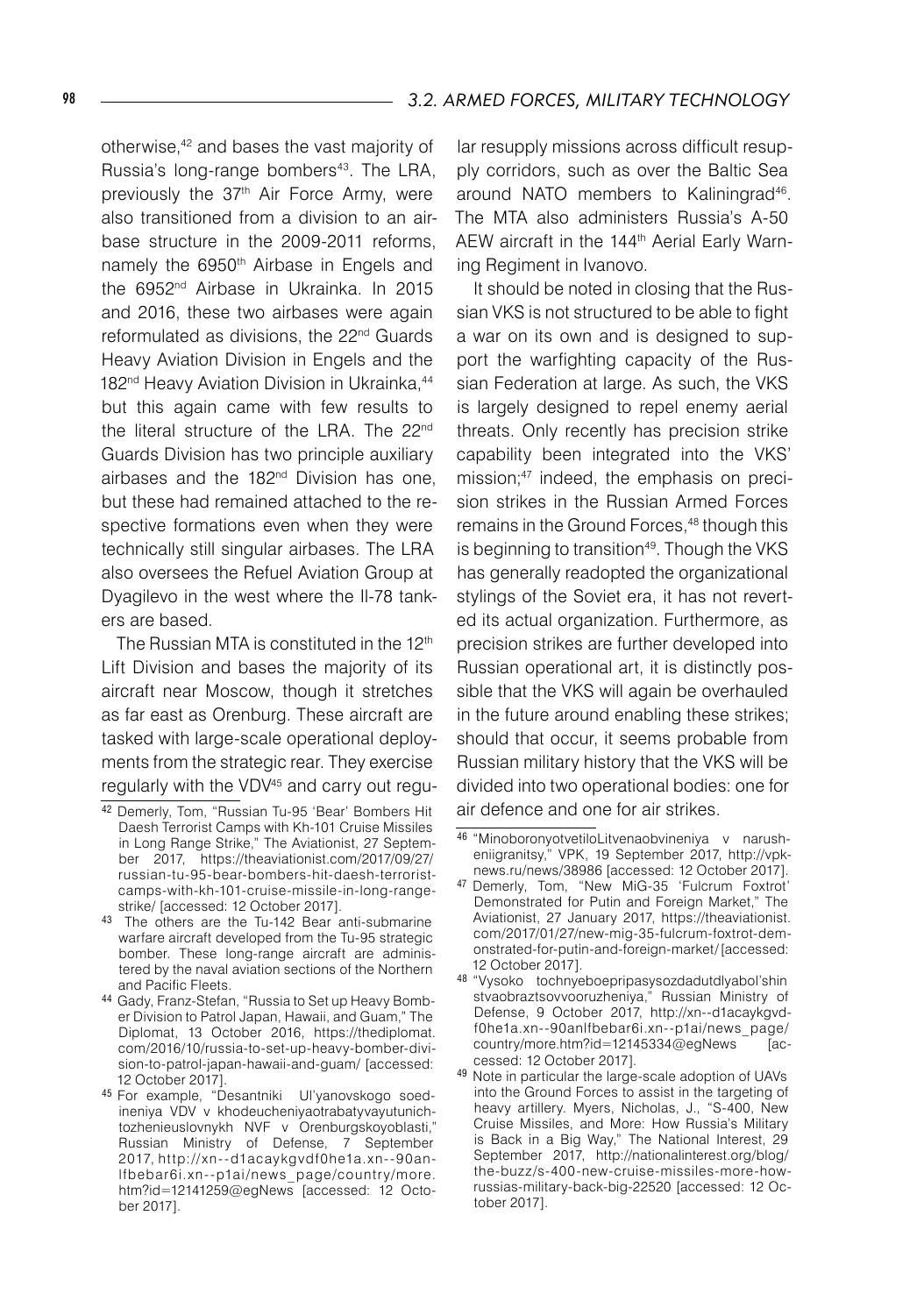## The financial support for modernization

In November 2013 President Putin approved the procurement program for military aviation and Air Force was allocated *4,5 trillion RUB (136 bln USD) out of 20 trillion over 10 years* and *further 3 trillion RUB have been earmarked to upgrade and expand defence production facilities*50. The defence industry, which is influential in Russia, is important to meet requirements and the export oriented aviation industry is now more nationally focused based on orders from air force and is also more interested

toward technological cooperation with international partners to carry promises. India is cooperating within 5<sup>th</sup> generation fighter concept (50% of costs but only 19% work share) and the Russian Technologies State Corporation signed a deal with China Aerospace Science and Industry Cooperation regarding engine technologies, composite materials, opto-electronics and also C4IRS concepts. Nevertheless, corruption, embargo on military technologies and slow pace of modernization of defence industry are causing that air force program will be delayed.





In January 2015 the anti-crisis plan has been introduced envisioning cutting overall budget expenses "*by 5 percent per year over the next three years in order to reach*  a balanced budget by 2017".<sup>51</sup>. However, it was announced by the Prime Minister Medvedev that defence expenses will not be affected ensuring continuity of current deployments and modernization of armed

forces. Such the message is important for all the services to plan their future status to meet requirements as stated in the 2014 '*Military Doctrine of the Russian Federation*'. According to '*the Military Balance 2014*', the air force reform and development is focused on the three fields as follows: improving command-and-control, modernizing the combat aircraft fleet, and increasing the types and number of air-launched precision guided weaponry<sup>52</sup>. The command and control system, within so called '*Serdyukov military reform*', was promoting the 'air base' (aviabaza) approach, as the basic

<sup>50</sup> E. Kogan, The Russian Aerospace Defense Industry: Modernization Lagging Behind, Military Technology, Vol. XXXVIII, Issue 10, Paderborn 2014, p. 7.

<sup>51</sup> Russia to Cut Budget Costs by 10% in 2015, Defense Expenses Unchanged, Sputnik News 28<br>January 2015, http://sputniknews.com/busi-January 2015, http://sputniknews.com/business/20150128/1017436243.html [accessed: 29 January 2017].

<sup>52</sup> The Military Balance 2014, op. cit., pp. 162-163.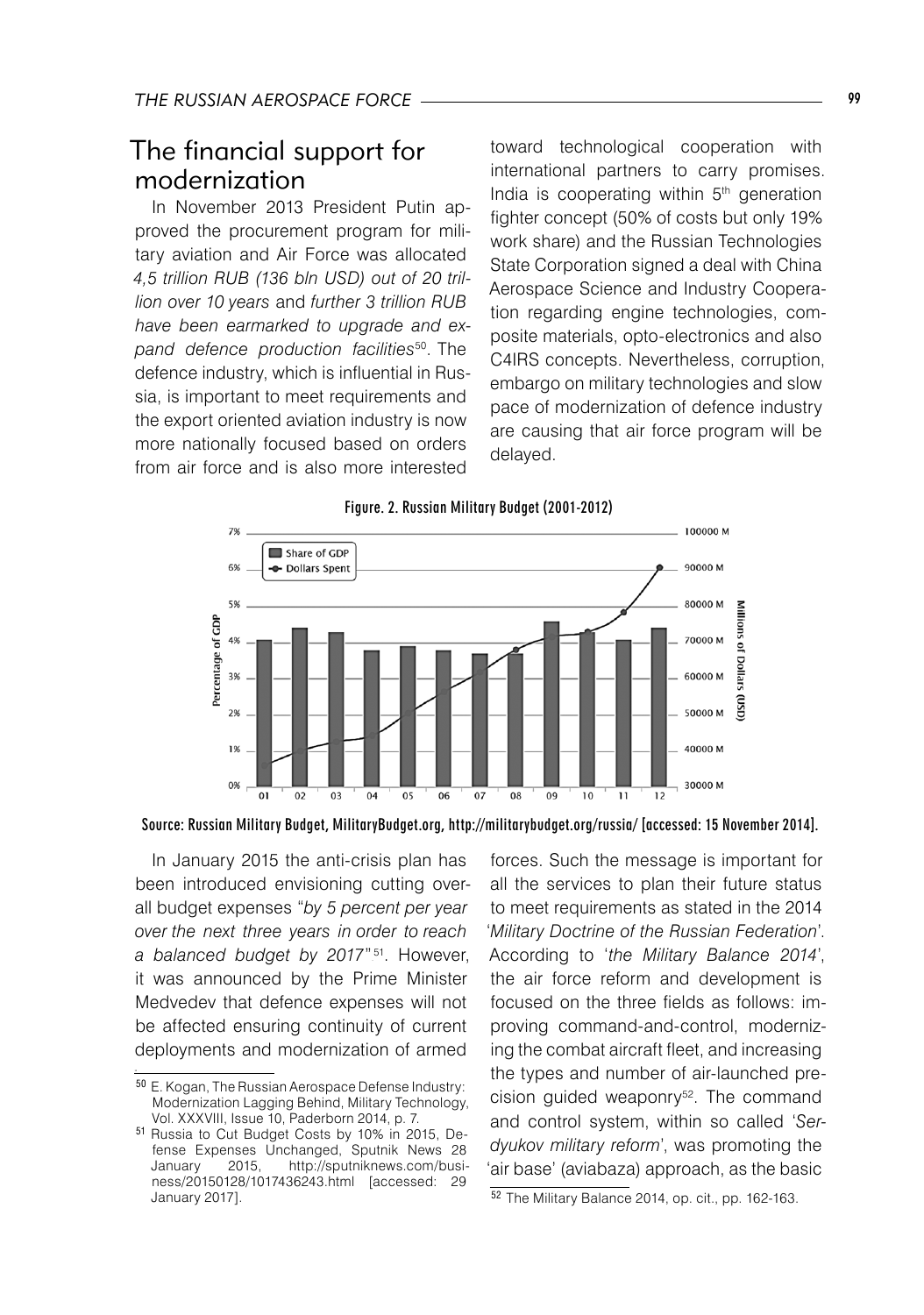unit of national air force, to locate multiple types of aircraft at single airfield and he promoted disbanding air armies, divisions and regiments. However, General Bondarev, who took the Air Force Commander position in 2012, based on approval of the new Minister of Defence Shoygu, initiated a shift from aviabaza *towards a 'one airfield, one regiment' formula*53, meaning also that division and regiment structure was to be re-established.

Within procurement, the Russian Air Force is supposed to receive 55 Sukhoi PAK-FA (T-50)<sup>54</sup> by 2020 from United Aircraft Corporation (UAC) and the first deliveries are planned already for 2016. The PAK-FA concept is still under development but at the end of 2014 *five PAK-FAs have been produced and three more are now being constructed at the Sukhoi Aviation Holding Company Y.A. Gagarin in Komsomolsk-on-Amur*55. Next, the intent is to buy estimated 20 pieces of transport aircraft An-124 'Ruslan' produced by Awiastar SP in the Urals along with such the aircraft as a new IL-112, IL-476, modernized IŁ76MD, and An-70. The procurement would have additional positive aspects as it means new contracts from foreign countries directly supporting military industry and national budget; in 2013 Russia sold military equipment to 80 countries at total value of 17,6 bln USD. Moreover, *Russia exported more than \$15 billion worth of military products to more than 60 foreign countries in 2014. New contracts worth almost \$14 billion were signed as well*<sup>56</sup> as acknowledged by President Putin, during the session of the Commission for Military and Technological Cooperation with foreign countries. Nevertheless, sustaining the expected military expenses will be rather impossible as a result of international sanctions and also as of dropping prices of oil and soon gas, which are major contributor of funds to national budget. It will influence armed forces development plan 2016-2025, being currently under development, and it will require more careful reconsideration of the level of ambitions.

Figure 3. The Sukhoi Su-34 Fullback



Source: J. Sabak, Kolejne bombowce Su-34 gotowe do dostawy, (Further Su-34 bombers ready for delivery), Defense 24, 15 December 2014, photo: D. Chushkin/CC BY-SA 3.0, http://www.defence24.pl/News\_kolejne-bombowcesu-34-gotowe-do-dostawy [accessed: 16 December 2017].

Among deliveries of new platforms 18 aircraft Sukhoi Su-34 twin-seat fighter bombers were delivered in 2014 out of 92 contracted. They were deployed to the 559<sup>th</sup> regiment at Morozovsk in the close vicinity of the Ukrainian border. The last two aircraft were to be delivered at the very end of 2014 or in January 2015. The Su-34 is very modern construction equipped in new B-004 radar and is capable to deliver variety of air-to-air, air-to-ground, anti-radiation, anti-ship and cruise missiles, along with guided bombs. Its ferry range is as many as 4000km and combat radius 1100km; airrefuelling is enhancing such the range and it is closely related to force projection. The useful load of 12tons is providing differing options of armament. The deliveries to air units in next years will continue. Parallel, in coming years export version called Su-32

<sup>53</sup> Ibid., p. 163.

<sup>54</sup> The PAK-FA (T-50) has been discussed in more details in the chapter when examining the Indian Air Force.

<sup>55</sup> N. Novichkov, Russia Plans to receive 55 PAK-FAs by 2020, Jane's Defence Weekly Vol. 52, issue 1, 07 January 2015, p. 14.

<sup>56</sup> Russia exported over \$15 billion worth of armaments to over 60 countries in 2014 – Putin, ITAR-TASS 27 January 2015, http://itar-tass.com/en/russia/773700 [accessed: 30 January 2017].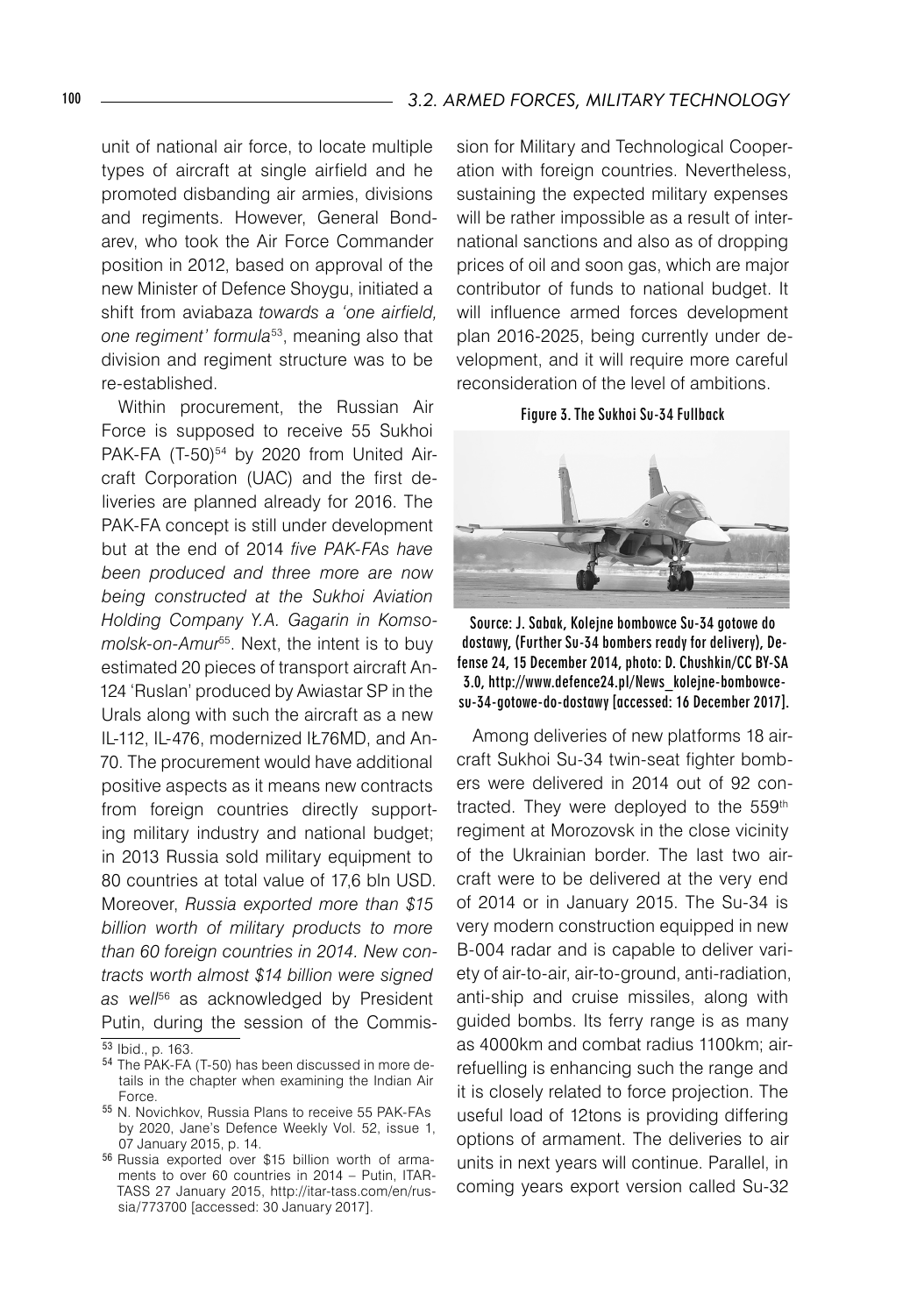could be offered to foreign countries, including China.

Another important contract is concerning deliveries of Su-35S and the total number will reach 96 units and it will have very positive impact on overall air force capabilities. within *external load of Su-35S can carry up to eight tons of different weapons. The aircraft can use all existing domestic guided and unguided munitions. There is a built-in automatic gun GSH-30-1 30 mm calibre*, 57 so with the 3600 km range and very good flight characteristics will support closing the technological gap between older and future airframes. The 4++ generation means that it is build based on previous generation concepts but it possesses selected characteristics of the future concepts.

According to General Bondarev also Su-25 has been upgraded to Su-25SM3 standard and it includes navigation system GLO-NASS with *the possibility of programming the endpoint on the map with an accuracy of up to ten meters, which allows the pilot to operate autonomously without ground support services even in zero visibility* and targets could be engaged from the distance more that 7km decreasing exposition for enemy GBAD<sup>58</sup>. It will be armed with precision guided munition enhancing accuracy of strikes against mobile and stationary targets supported by electronic warfare system 'Vitebsk-25'. The new missiles will include Kh-29 air-to-surface guided missiles and KAB-KR aircraft controlled bombs with television guidance. The important is to mention that Kh-29TE version has maximum range 20-30km and is equipped with a passive TV guidance system allowing

targeting to *engage visually observed hardened ground and surface targets, such as big railway and highway bridges, industrial installations, concrete runways, aircraft in reinforced concrete shelters, surface vessels displacing up to 10,000 tonnes*<sup>59</sup> . The first upgraded aircraft were deliver in 2013 to the Southern Military District for the flight tests and the industry "*will continue the modernization of Su-25SM3"* as *"there are no aircraft in the world, which can carry such a load of weapons*" as stated by General Bondarev. Such the decision is based on experiences from the conflict in Georgia in 2008 since the Su-25s were not able to engage targets under any weather and lighting conditions.

The current fleet of 16 Tu-160 *Blackjack* strategic bombers is also under upgrade processes based on 103.5 mln USD worth contract between Russian Defence Ministry and Tupolev Design Bureau and Kazan Aircraft Plant. Initially it has been focused on three aircraft and first of them was re-flown in the middle of November 2014, but details about results were not released; however it is assumed that at least radar and navigation equipment has been upgraded. All the upgraded Tu-160s will be delivered back to 121<sup>st</sup> Heavy Bomber Aviation Regiment located in 6950<sup>th</sup> Aviation Base in Engels by 2020. Old fashioned Tu-95MS are also to be modernized and it is supposed to include 43 aircraft allowing them to stay in the service even up to 2035. They will receive new avionics, navigation system based on GLONASS and additional arming options including new Raduga Ch-101 cruise missile or its nuclear-armed variant, Ch-102. The new missile are important factor as they *will be able to hit targets with an accuracy of just 30 feet (10 meters) at* 

<sup>57</sup> Su-35S – Waiting for a New Contract, 11 May 2014, Defence Russia WordPress.com https://defencerussia.wordpress.com/category/precisionweapon/[accessed: 24 February 2017].

<sup>58</sup> Russian Air Force is to continue modernization of Su-25SM3, Engineeringrussia 16 June 2014, https:// engineeringrussia.wordpress.com/2014/06/16/russian-air-force-is-to-continue-modernization-of-su-25sm3/[accessed: 24 February 2017].

<sup>59</sup> Kh-29TE and Kh-29L Air-to-Surface missiles, Tactical Missiles Corporation JSC Website, http://eng. ktrv.ru/production\_eng/323/513/514/ [accessed: 24 February 2017].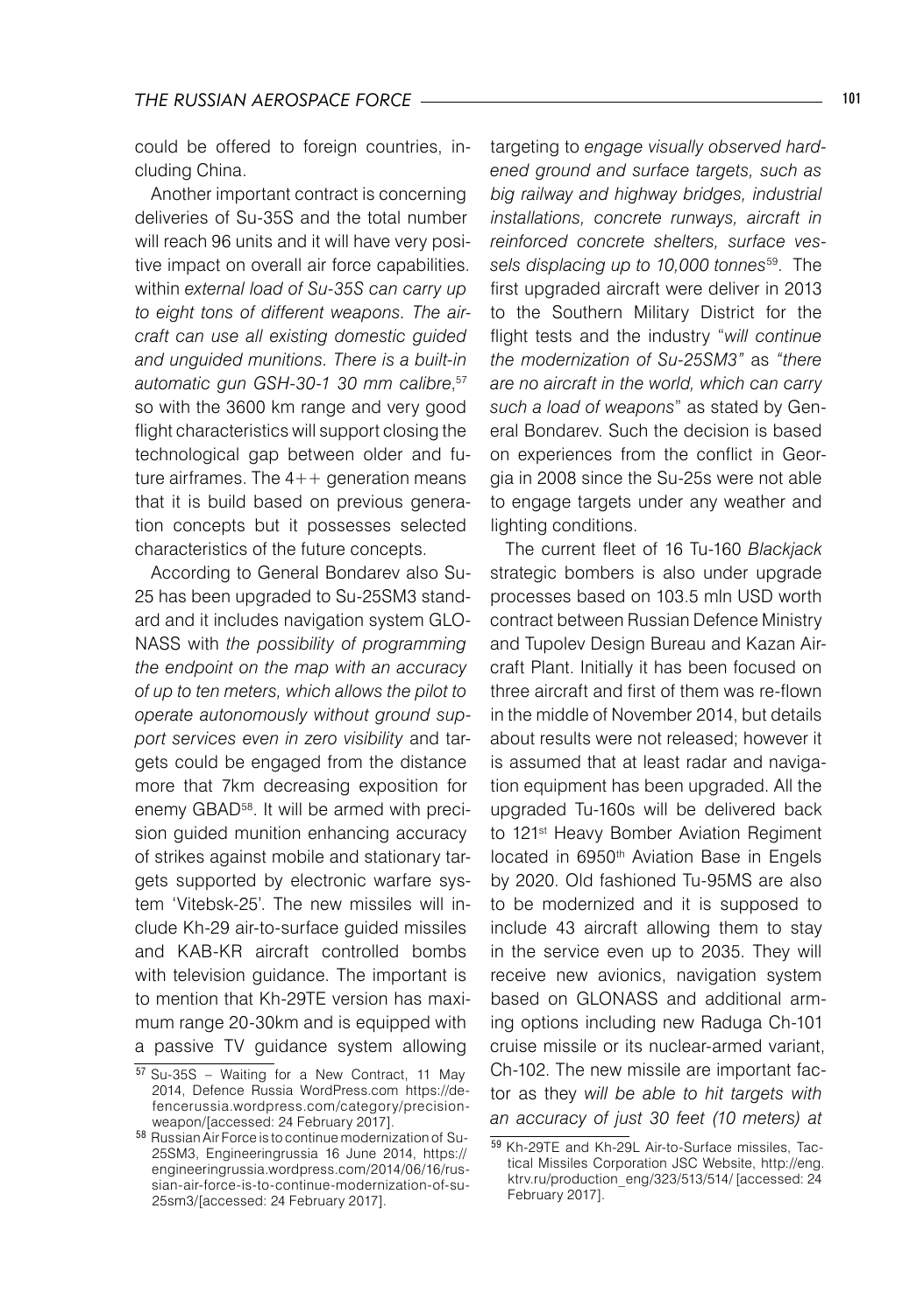*ranges of up to 6,000 miles (10,000 km), giving Long-Range Aviation its first preci*s*ion-strike long-range weapon*"°. It will enable to strike targets from the safe distance with very high precision especially as Ch-101/102 missiles possess some stealth characteristics. Also long-range strategic and maritime strike bomber Tu-22M3 will be modernized and before 2020 some 30 aircraft will receive new avionics based on advanced electronic system SVP-24-22 to automatically engage targets, an advanced navigation system SNRS-24 and LCD screens61 . Moreover, it will be modified to carry large, long-range anti-ship missile Kh-32 with operational range 600km. In the future the current but aging fleet of bombers is supposed to be replaced by the PAK-DA<sup>62</sup>, a next-generation stealth strategic bomber being under development as well by the Tupolev Design Bureau<sup>63</sup>. However, the bomber will not enter service in next 10 years, so modernisation of current bombers is just required to preserve strategic attack capabilities being an important element of nuclear deterrence. There has been also a contract signed with UAC to initiate designing Il-112V concept of future military transport aircraft both for national use and export.

The country is recognizing the importance of the Airborne Warning and Control Systems (AWACS) as currently new platform A-100 has been designed using upgraded version of the Il-76MD-90A. The first

aircraft was delivered at the end of November 2014 to the Taganrog Design Bureau to equip it with specialized devices including new Vega '*Premier'* AESA (Active Electronically Scanned Array) radar. The A-100, with more powerful PS90A-76 turbofans and other enhancements, will replace in the future the current fleet of 20 active duty Beriev A-50U '*Mainstay*' AWACS aircraft. However, the program could be delayed or downgraded based on technological sanctions Russia suffers as a side-effect after annexation of Crimea64 .

#### Summary

The progress of modernization is questionable, as the industry is suffering as of lack of modernization to meet both quality of products and required quantities of equipment. It could cause that some deliveries will be fulfilled during next armaments programs 2016-2025 causing that required level of possessing 70% of modern equipment by 2020 will not be achieved. Next, the Ukrainian crisis has stopped some deliveries, which are vital for air force, for example engines for most Russian military helicopters, R-27 medium-range air-to-air missiles and other critical components. In that context, an article in the Financial Times discussed military complex and quoting the Royal United Services Institute relations recognized a possible procurement related scenario, as *invasion of Ukraine by Russia to capture production of military equipment would be 'a very 19th-century way of looking at a 21st-century relationship*<sup>65</sup> . The political situation is fragile so it is rather unlikely for Ukrainian companies to continue selling military hardware as of political reasons; it will cause them rather to look for partners

<sup>60</sup> Russian Air Force to Get New Cruise Missile in 2013, Military & Intelligence 26 September 2012, http:// sputniknews.com/military/20120926/176233341. html [accessed: 30 January 2017].

<sup>61 &</sup>quot;Niedźwiedzie" wiecznie żywe. Rosja modernizuje bombowce strategiczne ('Bears' always alive. Russia modernizes strategic bombers), Defence 24 22 February 2015, http://www.defence24.pl/Analiza\_ niedzwiedzie-wiecznie-zywe-rosja-modernizujebombowce-strategiczne [accessed: 24 February 2017].

<sup>62</sup> In Russian ПАК ДА (перспективный авиационный комплекс дальней авиации).

<sup>63</sup> Russia's First Upgraded Tu-160 Flown, Air Force Monthly January 2015, p. 25.

<sup>64</sup> First Il-76MD-90A Delivered to Beriev for AWACS Conversion, Air Force Monthly January 2015, p. 25.

<sup>65</sup> Read in details: J. Cienski, Russia's reliance on Ukraine for military hardware raises fears, the Financial Times 20 April 2014, http://www.ft.com/ cms/s/0/9cc89022-c87b-11e3-a7a1-00144feabdc0. html#axzz3PIe6EUEi [accessed: 12 January 2017].